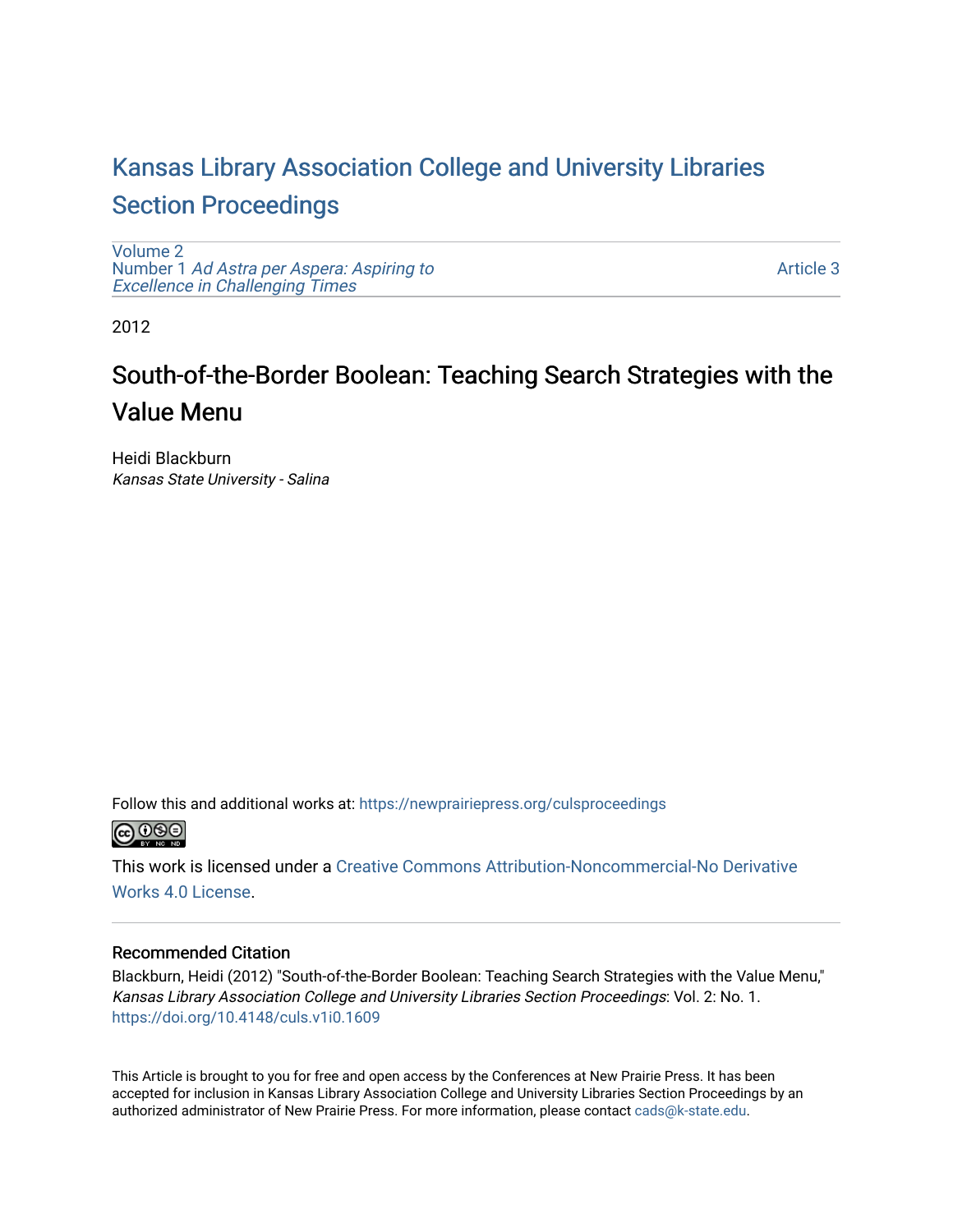# South-of-the-Border Boolean: Teaching Search Strategies with the Value Menu

## **Abstract**

As databases and Internet search engines continue to become increasingly user-friendly, the need for Boolean operator skills seems to have waned but in reality, the amount of online information is skyrocketing as thousands of articles are uploaded each day. Bridging familiar activities with new Boolean operator skills sets the stage for a smooth introduction for students and creates a strong foundation for the retention of those skills. Using the simple task of ordering from a restaurant menu to demonstrate to students they already have the skills to do successful online searching, the South-of-the-Border Boolean lesson plan connects everyday tasks and scholarly application, while boosting confidence in students. This article will begin with a brief literature review, followed by an introduction of the lesson plan, including student learning outcomes, assessment, and unexpected results.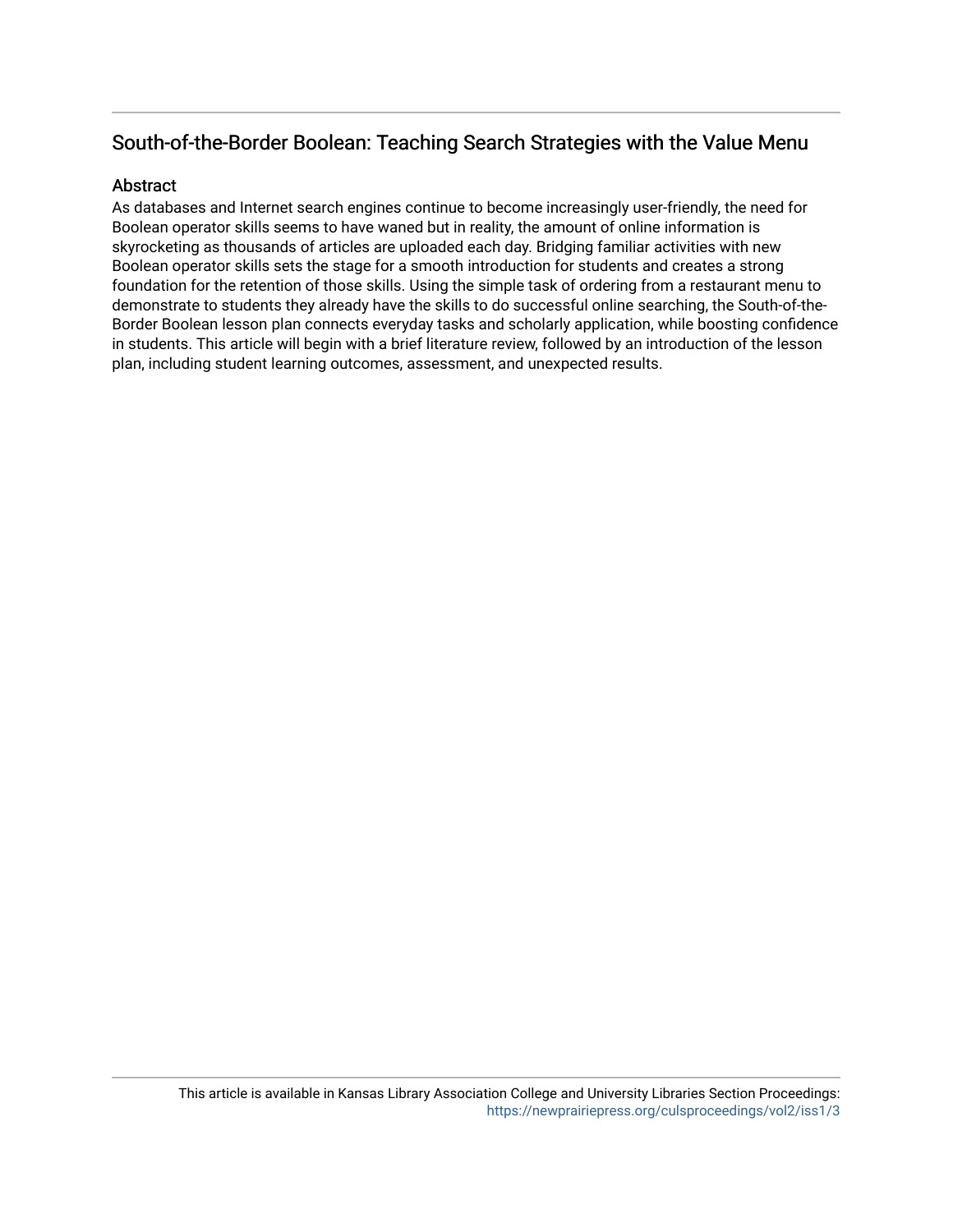

Volume 2, 2012

*Ad Astra per Aspera: Aspiring to Excellence in Challenging Times*

# **South-of-the-Border Boolean: Teaching Search Strategies with the Value Menu**

Heidi Blackburn Kansas State University – Salina Salina, Kansas

## **Abstract**

As databases and Internet search engines continue to become increasingly user-friendly, the need for Boolean operator skills seems to have waned but in reality, the amount of online information is skyrocketing as thousands of articles are uploaded each day. Bridging familiar activities with new Boolean operator skills sets the stage for a smooth introduction for students and creates a strong foundation for the retention of those skills. Using the simple task of ordering from a restaurant menu to demonstrate to students they already have the skills to do successful online searching, the *South-of-the-Border Boolean* lesson plan connects everyday tasks and scholarly application, while boosting confidence in students. This article will begin with a brief literature review, followed by an introduction of the lesson plan, including student learning outcomes, assessment, and unexpected results.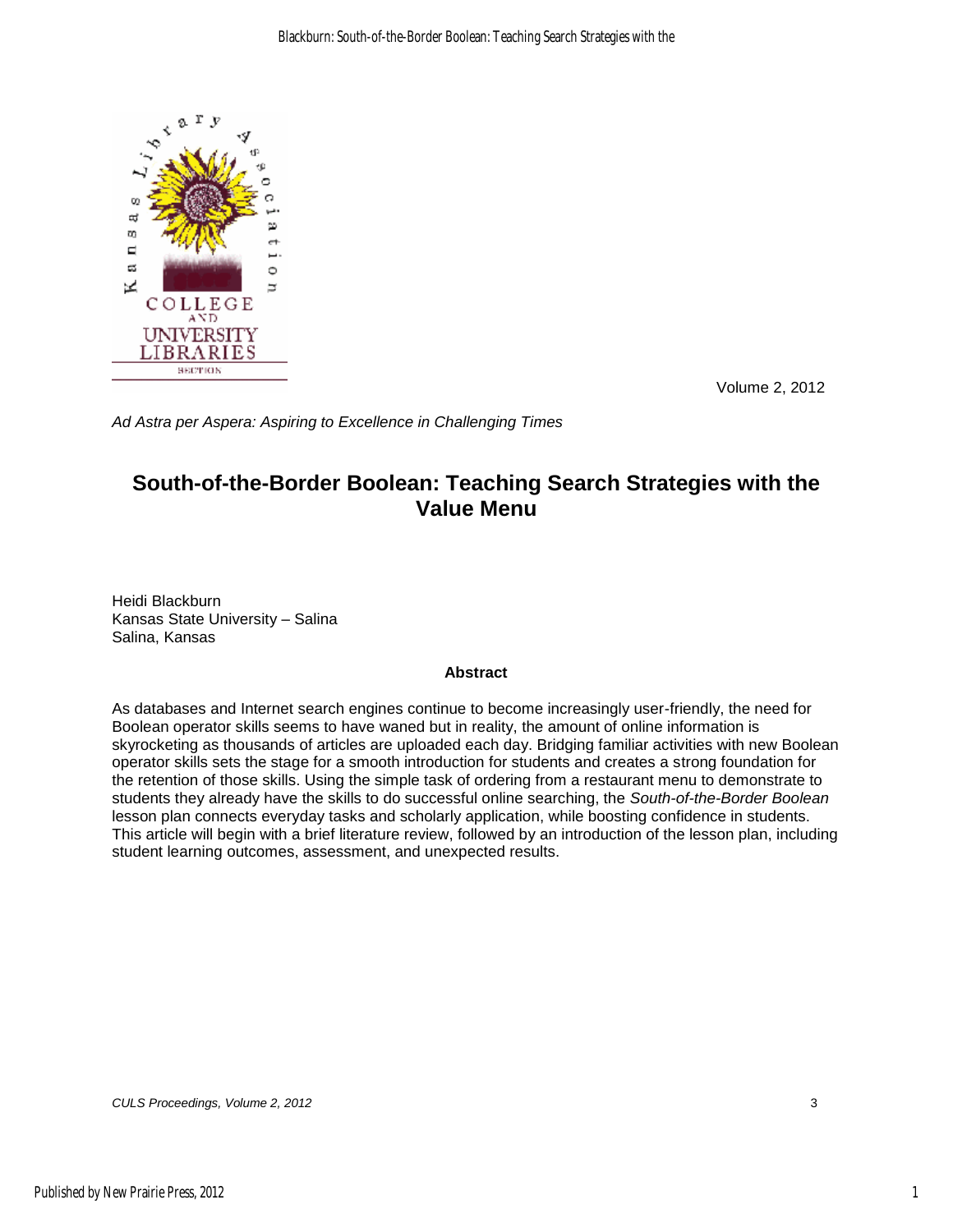#### **Literature Review**

With librarians receiving less and less face time for library instruction, it is unsurprising that teaching Boolean logic has fallen to the bottom of the list of items covered in a 50-minute one-shot session. When conducting a literature review for the topic "Boolean operators" in a major library science database, the majority of returned articles were dated from before 2000. This shortage of more recent literature could be due to the simplifying of databases and search engines to make them more user-friendly, enabling the patron to conduct his or her own research without relying on librarian assistance (Proctor, 2002). However, learning styles and use of games in curriculum continue to be popular themes in the literature. Understanding different learning styles can greatly change the outcome of a lesson by delivering a message in a format that connects with students (Cuthbert, 2005). Librarians often include an overwhelming amount of information about search options and library resources in a short class period using the time-honored lecture and/or demonstration method, but may be failing to convey the information in a manner students will remember. Through repeated observations of different academic majors on campus, generalizations can be made about the learning styles preferred by certain students attracted to those majors. In this instance, previous library instruction experience with engineering and aviation students (who made up the majority of the class) held that these students generally learn best with a hands-on approach, giving students adequate information to get started but letting them explore by trialand-error before they learned the concept. Active learning activities are perfect for students who possess body-kinesthetic intelligences, rather than traditional verbal-linguistic or logical-mathematical intelligences for which lectures and reading lessons are designed (Weiler, 2004). Even handling the physical copy of the menu or discussing options with a neighbor can help students whose learning style needs are not met with a traditional demonstration.

The literature ashows the use of games in education (in both K-12 and higher education) has become quite popular, with studies suggesting students have increased knowledge retention when games are implemented into curriculum, compared to those who used the conventional lecture style (Leach & Sugarman, 2006). Leach and Sugarman (2006) demonstrate the use of games across disciplines benefits students because instructors can "address different learning styles or preferences, provide immediate feedback, increase student motivation, and enhance a student's overall learning experience, all of which increase the chance of a positive learning outcome for the students" (p. 193). When discussing library instruction for Gen X and Millennial students, Lee (1996) recommends presenting the material in short, focused segments, using stimulating activities and providing opportunities for interaction. Not only do brief segments keep students' short attention spans from drifting, but they can provide the librarian with flexibility in the classroom, such as mixing and matching different segments to meet instructor requirements or switching to a new topic as classroom management necessitates.

## **Lesson Plan**

## *Student Learning Outcomes*

By using the *South-of-the-Border-Boolean* lesson plan, students learned how to effectively use the Boolean operators *And*, *Or*, and *Not* for advanced database searching strategies. They used popular Mexican foods to order from a sample menu before applying the same techniques to database searching. While a game or activity should be designed as a positive experience for students, it should also be built around student learning outcomes; they should not be forced into an activity merely because of the appeal of the activity to students. The student learning outcomes from this lesson are as follows: By participating in this activity, students will

- Connect with the concept using current skills.
- Identify three Boolean operators.
- Apply new knowledge in a familiar setting.
- Effectively search a database using the new skills.

*CULS Proceedings, Volume 2, 2012* 4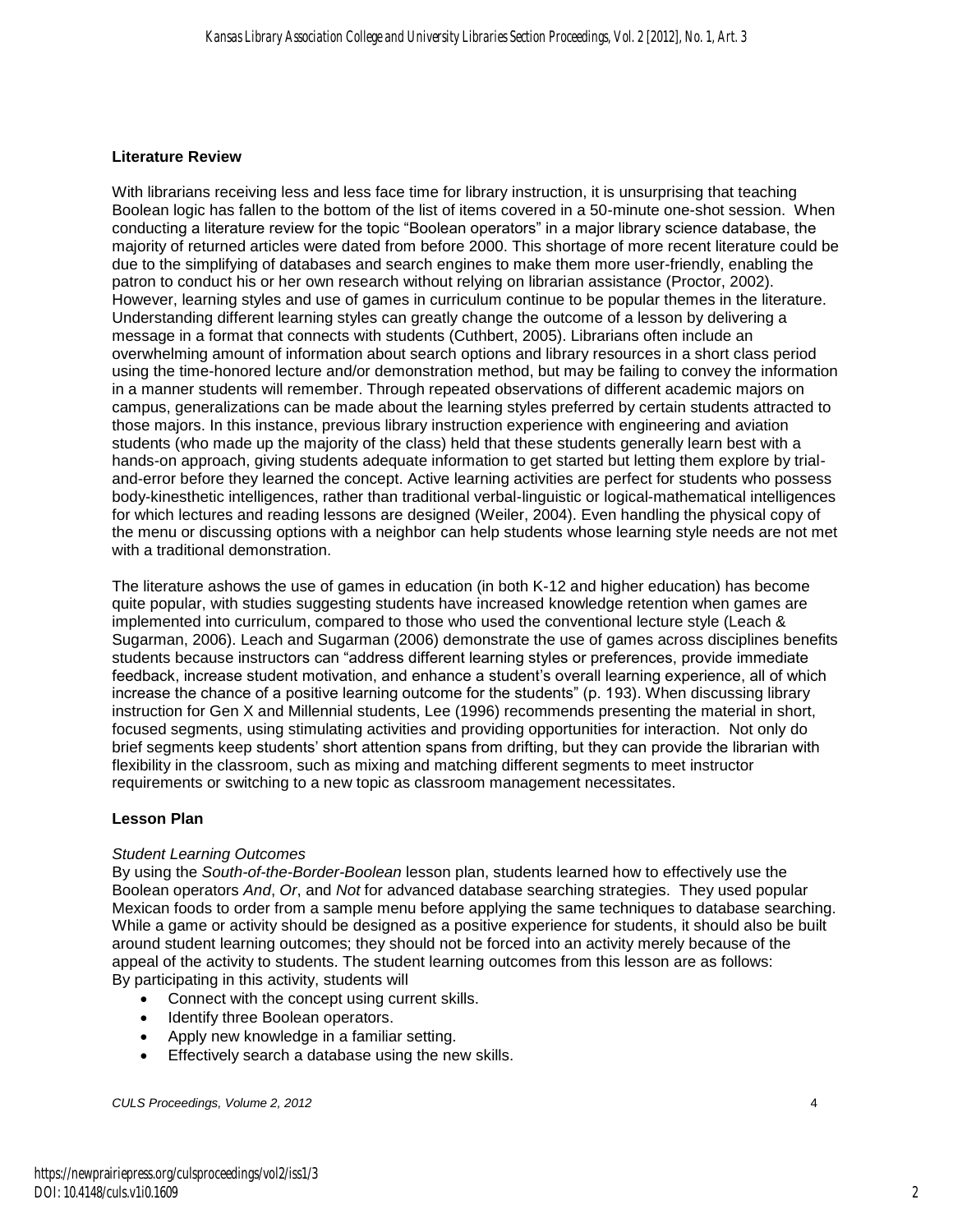By using visual aids (PowerPoint slides, printed menus), auditory cues (verbal explanation of the Boolean operators, directions for the game and reading each order aloud), and letting students actively guess the correct menu item, the librarian hoped to reach the most students through different learning styles.

#### *Activity*

Aside from Computer Science majors, hardly any students are familiar with the term "Boolean operator" so the activity began with a discussion to see if anyone could name a few terms or explain what they may be used for in a research capacity. Computer Science students or advanced computer-literates often offer up technical speculations and these students were encouraged to break the concept down further for those new to the idea. For the most part, the discussion questions were met with typical blank looks, so announcing students are *already* experts at using Boolean operators, because every time they order a fiesta platter or combo meal, they are using skills that could help save them time and effort doing research, piqued their interest.

Moving ahead, students either downloaded or received printed copies of a Mexican food menu (readily available online from a dozen chain restaurants). Following along with the PowerPoint slides, students acknowledged Mexican food chain restaurants carry similar foods, generally a combination of basic staple ingredients, such as rice, beans, tomatoes and beef. These ingredients became the "keywords" in the "restaurant database" and the entrées the "articles" students would search for on the menu. The food or "article" students looked for had very specific ingredients or "keywords" when ordered. Before beginning the first order in the activity, the librarian reviewed the "ingredients slide" so students knew what the "keywords" would be for their "search." Students were then given a Boolean combination of ingredients and asked to figure out which specific food or "article" they were trying to order (Ex. Cheese AND Beef AND Crispy tortilla shell). When looking at each "order" on the screen, the librarian emphasized the Boolean operator in each search string by reading it aloud several times, since students were looking down at their menus, instead of at the screen. The first person to identify the right menu item using the sequence of required ingredients won the round, and after the first order, students had a better understanding of how to string the ingredients together to find the particular menu item that was ordered. Taking time to review the correct choice when students questioned how that entrée was chosen was important before continuing, as well as discussing why multiple items on the menu may seem to fit the description (just as more than one article may turn up in a database search) but it may not be the correct item after a second look. At the end of the activity, the similarities between the activity and doing a keyword search were reiterated; if the student does not know how to "order" what he or she is looking for in an article by using operators and keywords, the database would not "bring" what the student "ordered" in an efficient manner.

#### *Assessment*

Two methods of assessment were used for this activity, participation during the activity and an in-class worksheet. The librarian paid close attention to the students to monitor for understanding and participation by observing how many students were attempting to answer. If some students appeared confused, or only a few attempted to respond with a guess, the class did not fully grasp the concept and the librarian restated the instructions and confirmed the directions were clear before continuing. The activity provided an outlet for the librarian to recognize when a point had been missed or was unclear. This real-time response enabled students to do their own assessment of their skills in applying Boolean logic and immediately seek help if they needed further explanation. When students demonstrated understanding of the material through non-verbal feedback, she asked students to identify the next item to be ordered in the activity.

As another form of assessment, students were asked to fill in a worksheet with Boolean search strings using their own research topics following the activity. Each student worked individually to create a list of possible keywords, then matched them together using the Boolean operators *And*, *Or* and *Not*, creating 1-3 search strings in preparation for the online database searching that would follow. The librarian moved throughout the classroom to assist students having trouble compiling a list of keywords or who required

*CULS Proceedings, Volume 2, 2012* 5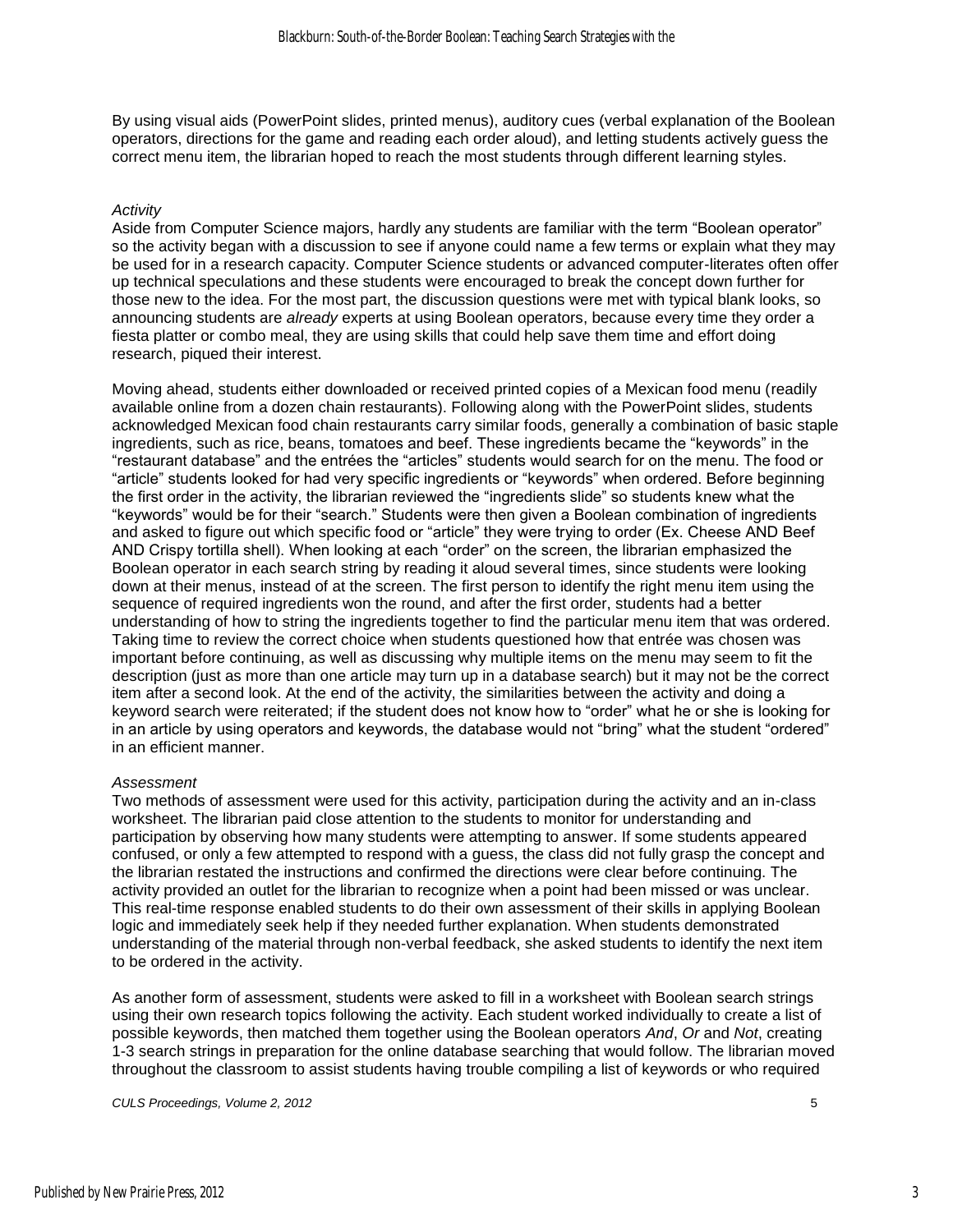help sequencing their selected words. After a cursory look at the worksheets, the librarian allowed students log on to the library databases to practice searching with their newly minted Boolean search strings. For formal assessment in the future, the worksheets could also be collected and scored using a rubric after students completed their research.

#### *Unexpected Correctness*

One unexpected outcome of this lesson plan was the variance of student responses when trying to guess which Boolean Operator search strings made up the desired "order." The instructor and librarian easily identified which of the "orders" was the "correct" choice, but each time students came up with creative combinations to achieve the same results, calling out different menu items that technically met the requirements. This was an unexpected bonus, allowing for impromptu discussions of how not every student searching for the same topic would go about it in the same way, but could still find relevant information for his or her assignment. The minor drawback to this outcome, however, was naming a winner of the round; the "correct" choice was often two or more items. The first time this occurred, the librarian was unprepared for this possibility, but it led into a natural discussion and the announcement of two winners

Students were asked to provide feedback for the entire presentation at the end of the class via an online survey of nine questions. Encouraging responses included "It was a good presentation. It helped bring relevancy into searching for information," "I felt it was well worth our time" and "I liked the menu activity, it helped you relate it to real life." When asked to provide one highlight from the class they will remember, most student responses could be filtered into categories of "Boolean searching," "narrowing down searches" or "effective search strategies." These responses show that, while a few students consider the Tex-Mex menu activity to be gimmicky, it helped students recall at least some of the items covered in class regarding why Boolean operators are used and how they can be helpful to students. Because the session started with a concept they are proficient with, students' confidence was already high and using those same skills in database searching helped relieve the anxiety students had about being able to conduct relevant and efficient searches. The overall upbeat attitude of the class after the menu activity will likely lead to continued positive attitudes by building on these skills when students enter advanced writing classes.

#### **Risking It All on a Taco**

The image of the librarian, and in turn the library, is always something that is risked when entering a classroom, whether for a one-shot session or as an embedded librarian. If student feelings towards using the library and/or library materials, seeking help from a librarian, or information literacy in general shift to ones of negativity, it can seriously hamper the relationship the student has with the librarian and course instructor. He or she may be unwilling to try new tools, explore new resources, or be unreceptive to activities designed to enhance learning. Fostering good relationships is a delicate balance between giving students what they want (entertainment) and providing what they need (demonstration of library resources). The library instruction session has to be relevant, timely, and engaging for undergraduates, or they will instantly start to tune out or put up barriers.

Similarly, every librarian risks his or her reputation as knowledgeable and worthy of sacrificed class time when approaching a faculty member about piloting a new activity in his or her classroom. Each precious second of the 50-minute one-shot is scheduled tightly to meet the instructor's demands for certain items to be covered, and librarians gamble on the faculty's wrath if something is left uncovered or not demonstrated clearly. Risking a relationship built over several semesters on something that "meshes ordering Tex-Mex with finding scholarly articles" is sure to cause an eyebrow to rise so advanced preparation and thorough clarification beforehand of the benefits to the instructor is very important. However, focusing on student learning outcomes and engaging students will lead to strong Boolean skills and student success in the end.